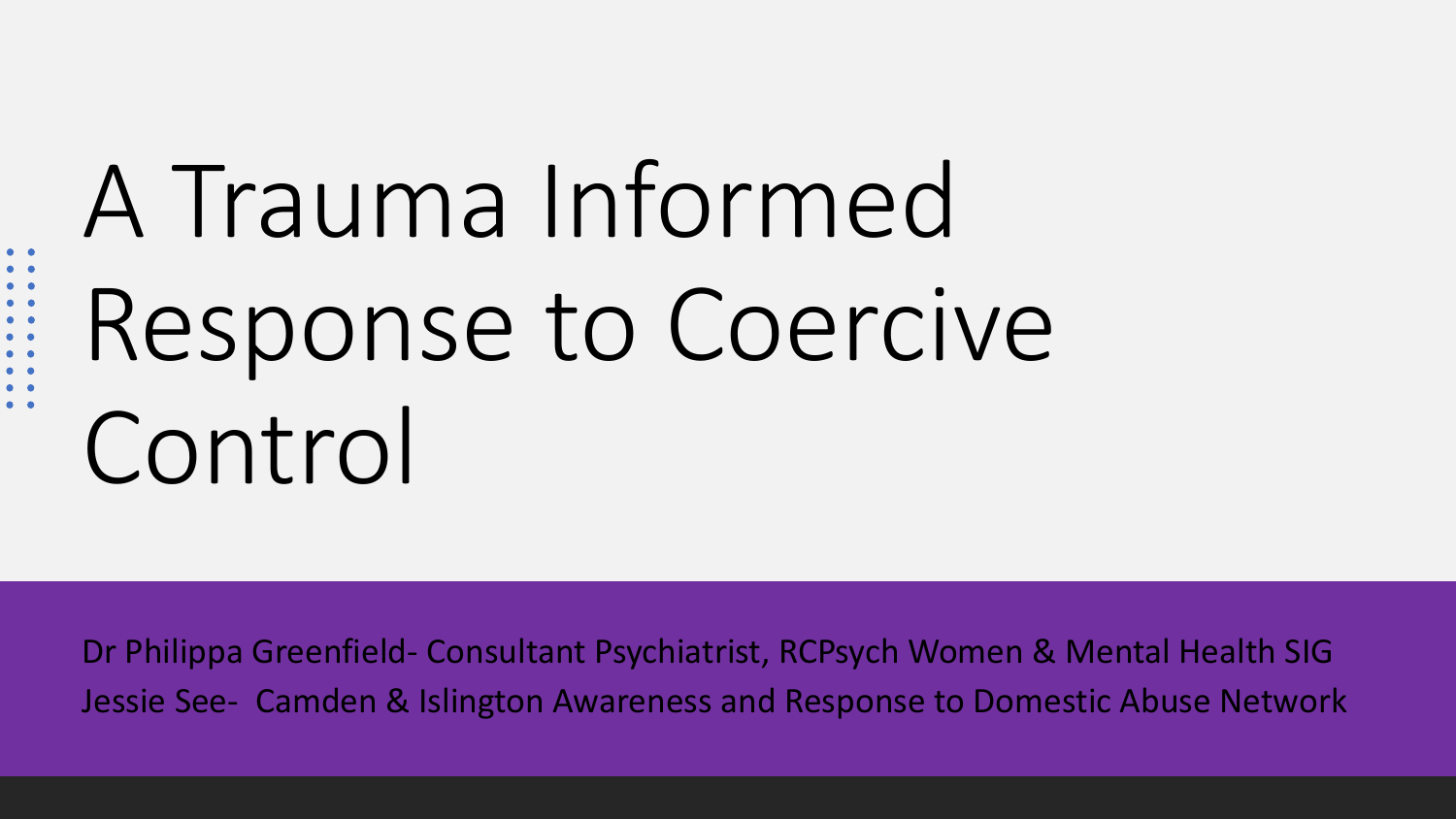1. Why it is important that we as Psychiatrists have an understanding of domestic abuse, in particular here focusing on coercive control?

2. Asking the questions.

3. How can we use our understanding of trauma to inform an appropriate response?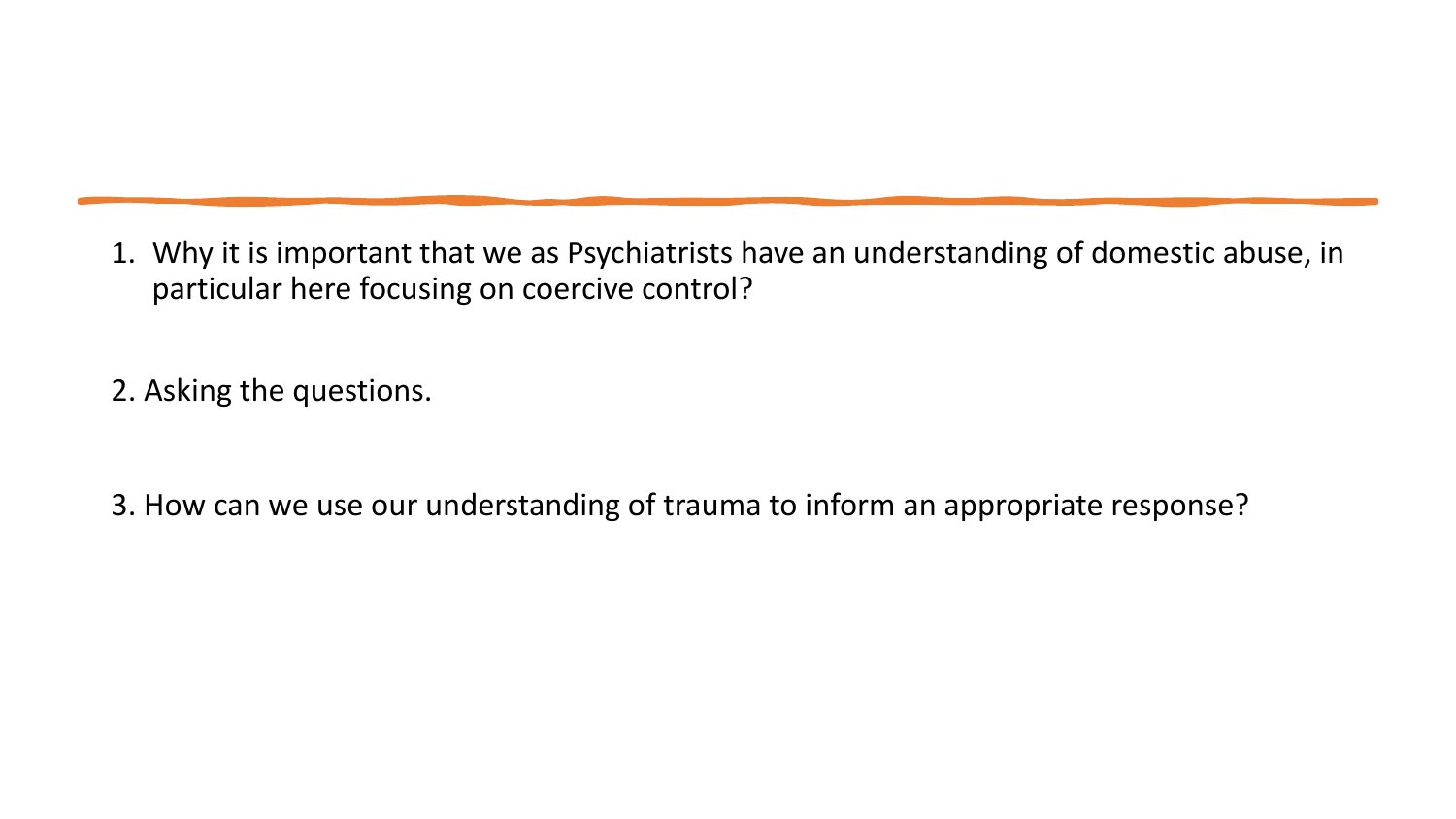## Violence Against Women & Girls

- Leading cause of premature death for women globally (Femicide Census, 2020)
- Domestic Abuse is a gendered crime affecting 1 in 4 women globally.... have the highest rates of repeated victimisation and are more likely to experience serious harm or death
- 'Dual Pandemic', the impact felt most by Black & Minoritized women (IMKAAN, 2020)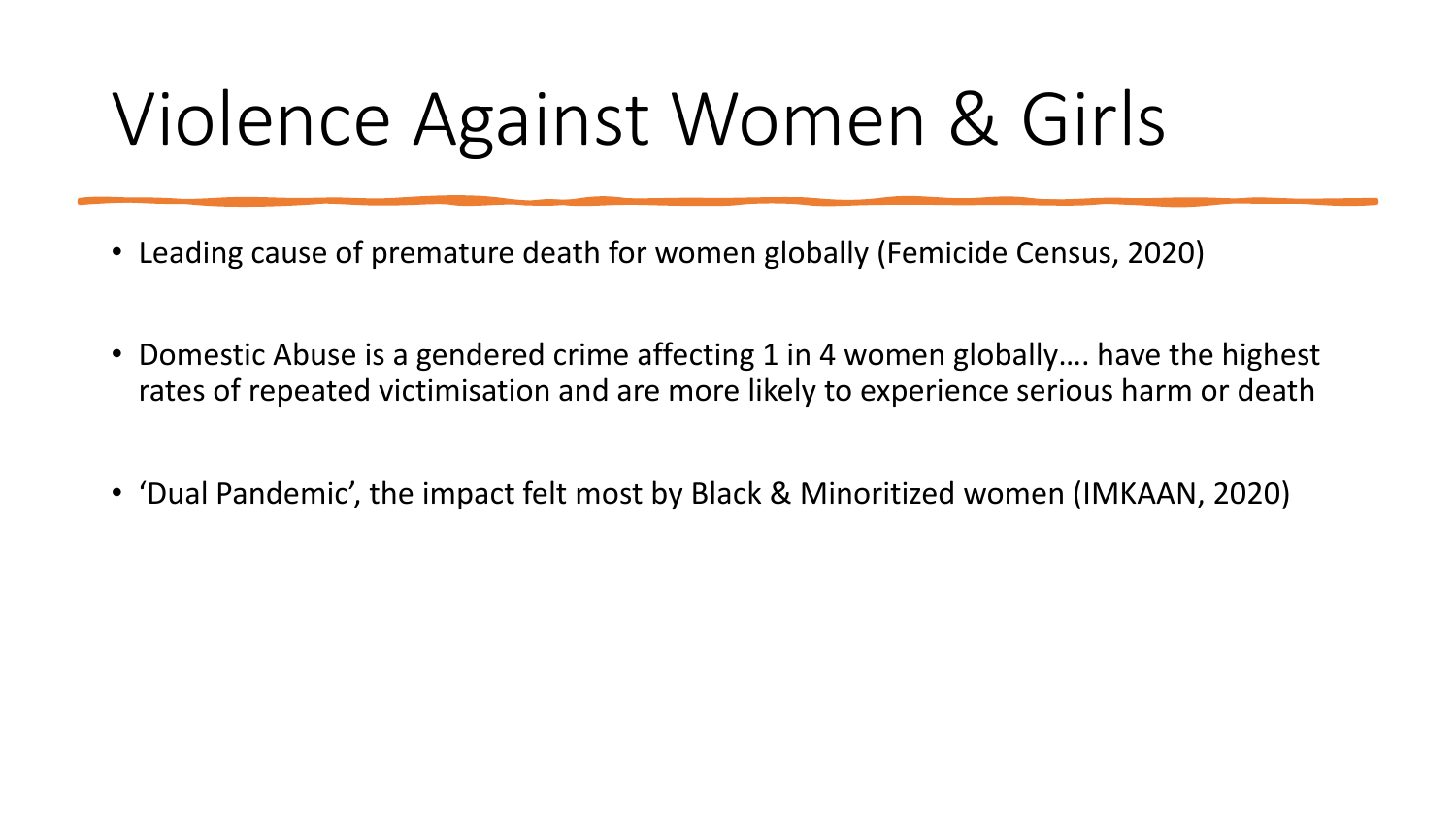Why as Psychiatrists should we be concerned about Domestic Abuse?

- Trauma, Mental Health & Domestic Violence and Abuse are interrelated with bi- directional relationship (Kalifeh et al., 2015)
- Women who suffer domestic abuse are 3x more likely to develop a mental illness, including Schizophrenia and Bipolar Disorder (BJPsych, 2019)
- 30-60% of psychiatric in-patients experienced domestic abuse (Howard et al., 2015)
- 'Mental health settings offer an opportunity for intervention' (Learning from Domestic Homicide reviews in England & Wales, 2020)
- Association with suicide & homicide (Walby 2004, Home office report Domestic Homicides and suspected victim suicides during the C-19 pandemic 2020-1)
- "The core experience of psychological trauma is disempowerment and disconnection from others" (Herman, 1997)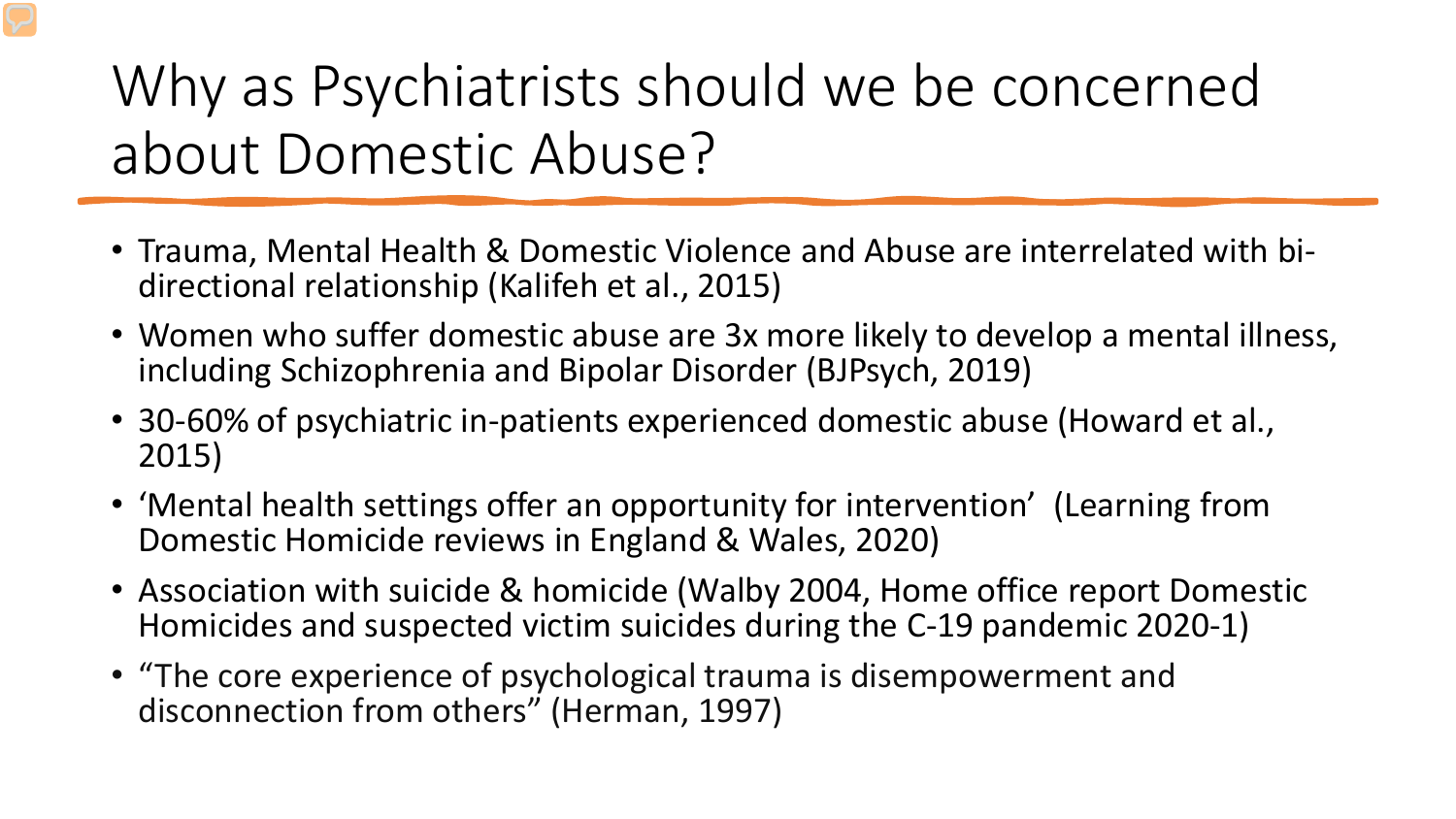# Coercive control

**Controlling behaviour:** "a range of acts designed to make a person subordinate and/or dependent by isolating them from sources of support, exploiting their resources and capacities for personal gain, depriving them of the means needed for independence, resistance and escape and regulating their everyday behaviour.

**Coercive behaviour:** a continuing act or a pattern of acts of assault, threats, humiliation and intimidation or other abuse that is used to harm, punish, or frighten their victim."

**(Cross-government definition)**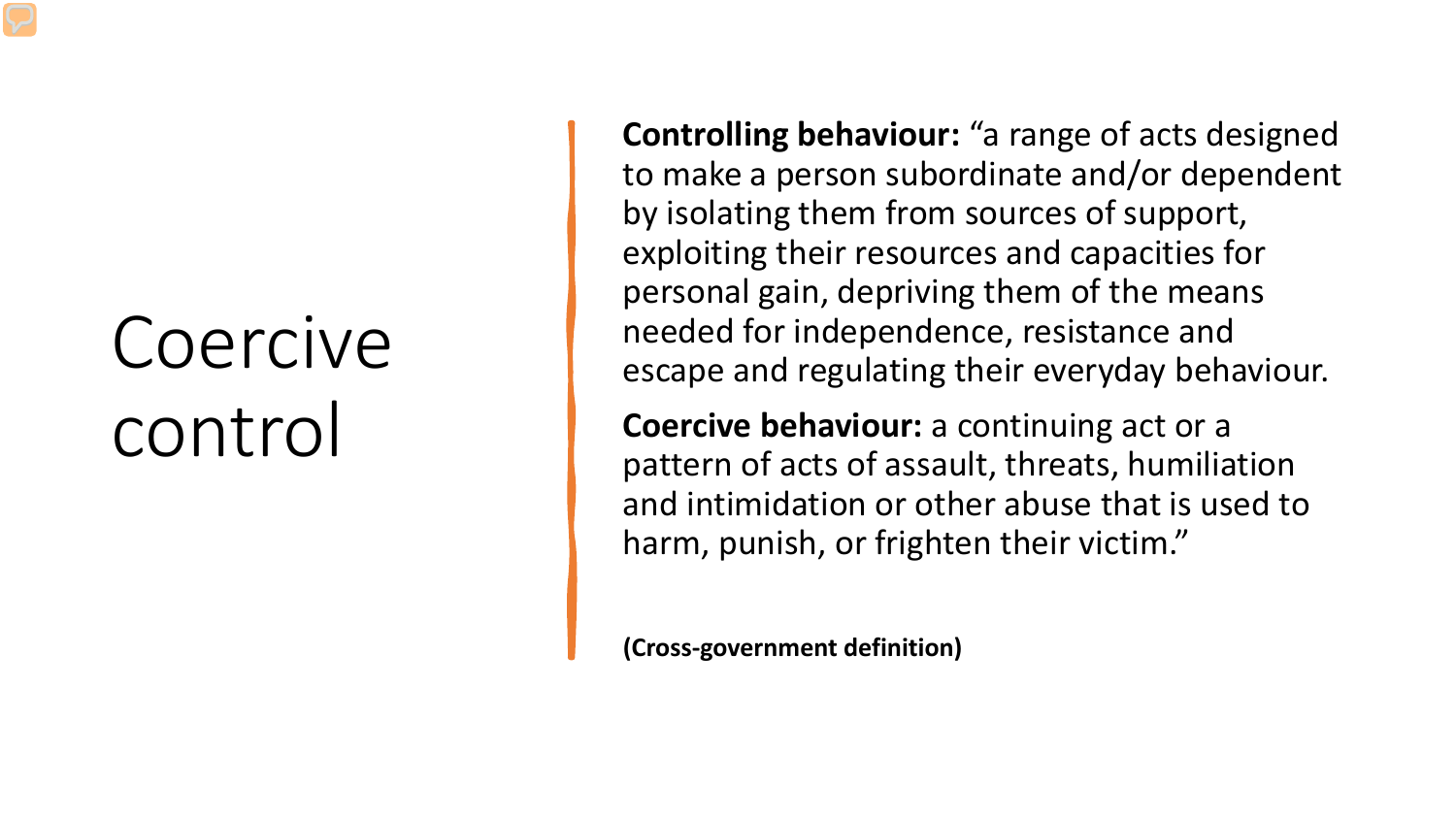'Domestic abuse is about Power & Control'



www.theduluthmodel.org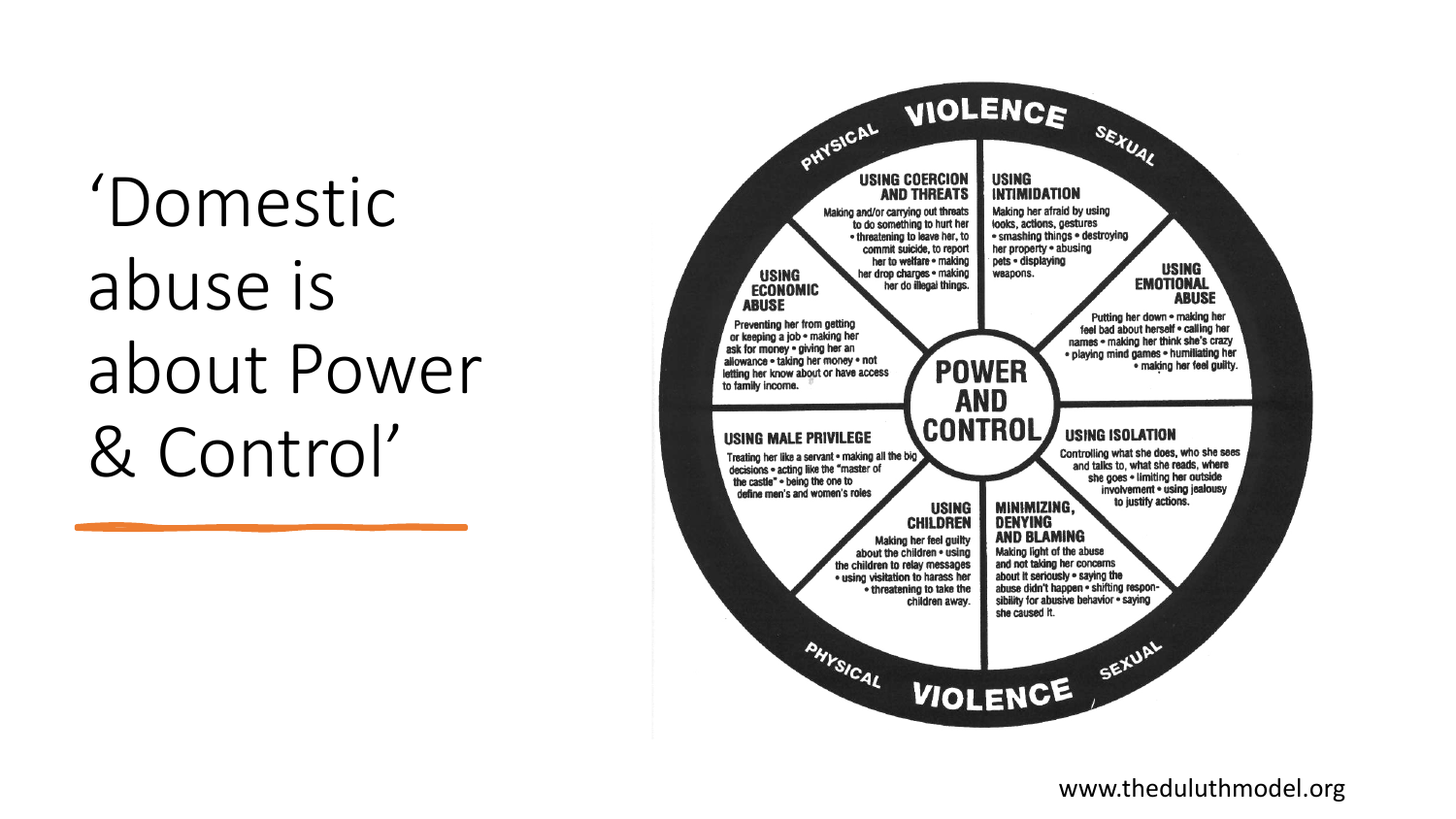### Mental health services and domestic abuse

- We still do not ask the questions!
- Inadequate data collection
- Referrals of those experiencing domestic abuse often do not progress to treatment
- 'Suboptimal identification, care and information sharing…in MH services prior to homicide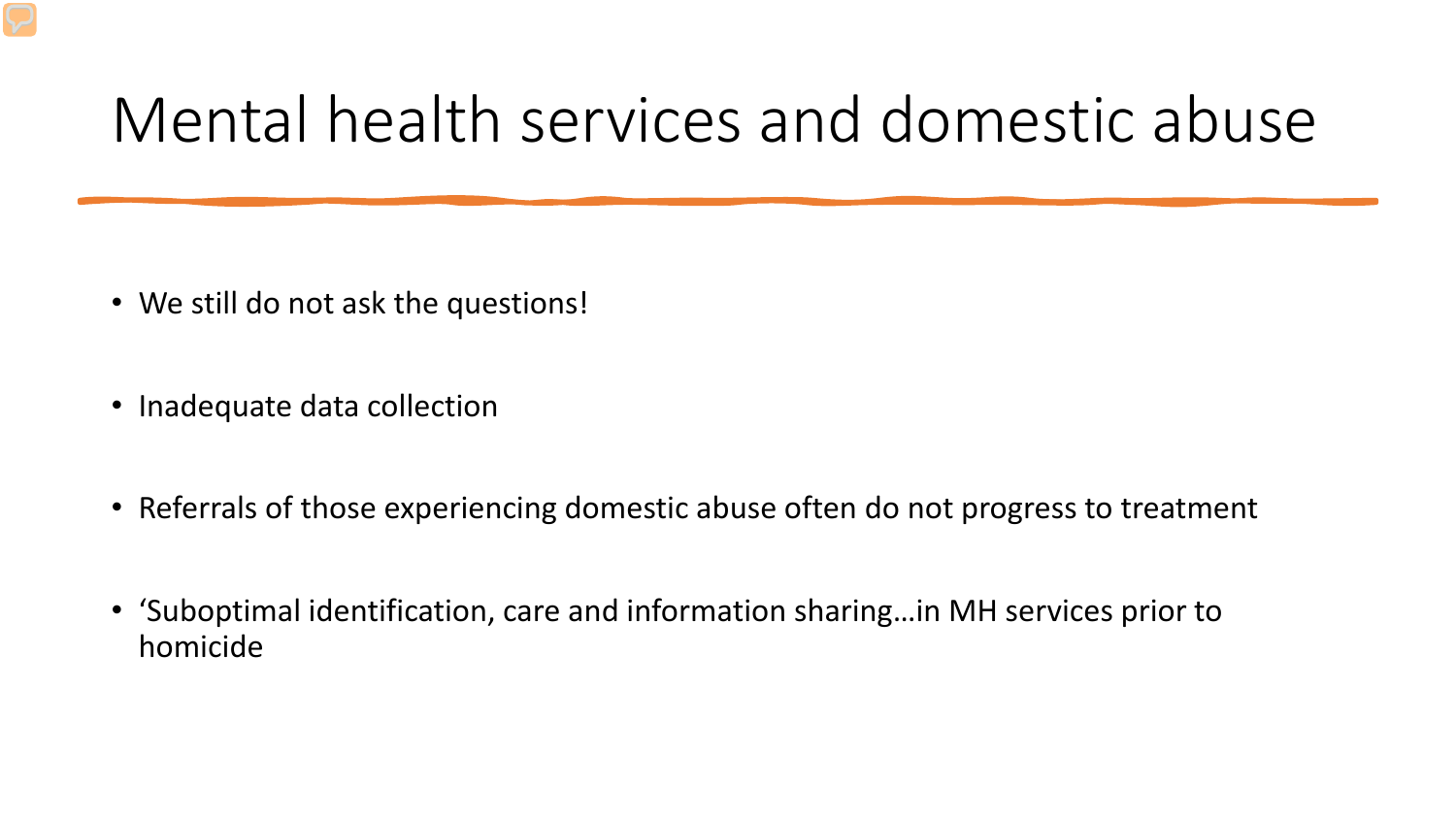## Sensitive 'Routine enquiry'

- Asking everyone accessing our mental health services about experiences of harm from others through domestic violence and abuse (DoH 2003, NICE 2014)
- Consider **language** *('are you feeling safe at home? Are you frightened of anyone),* **nonjudgmental approach, environment**, **safe to speak**?
- Be open minded as to the form of harm experienced & consider the communities we serve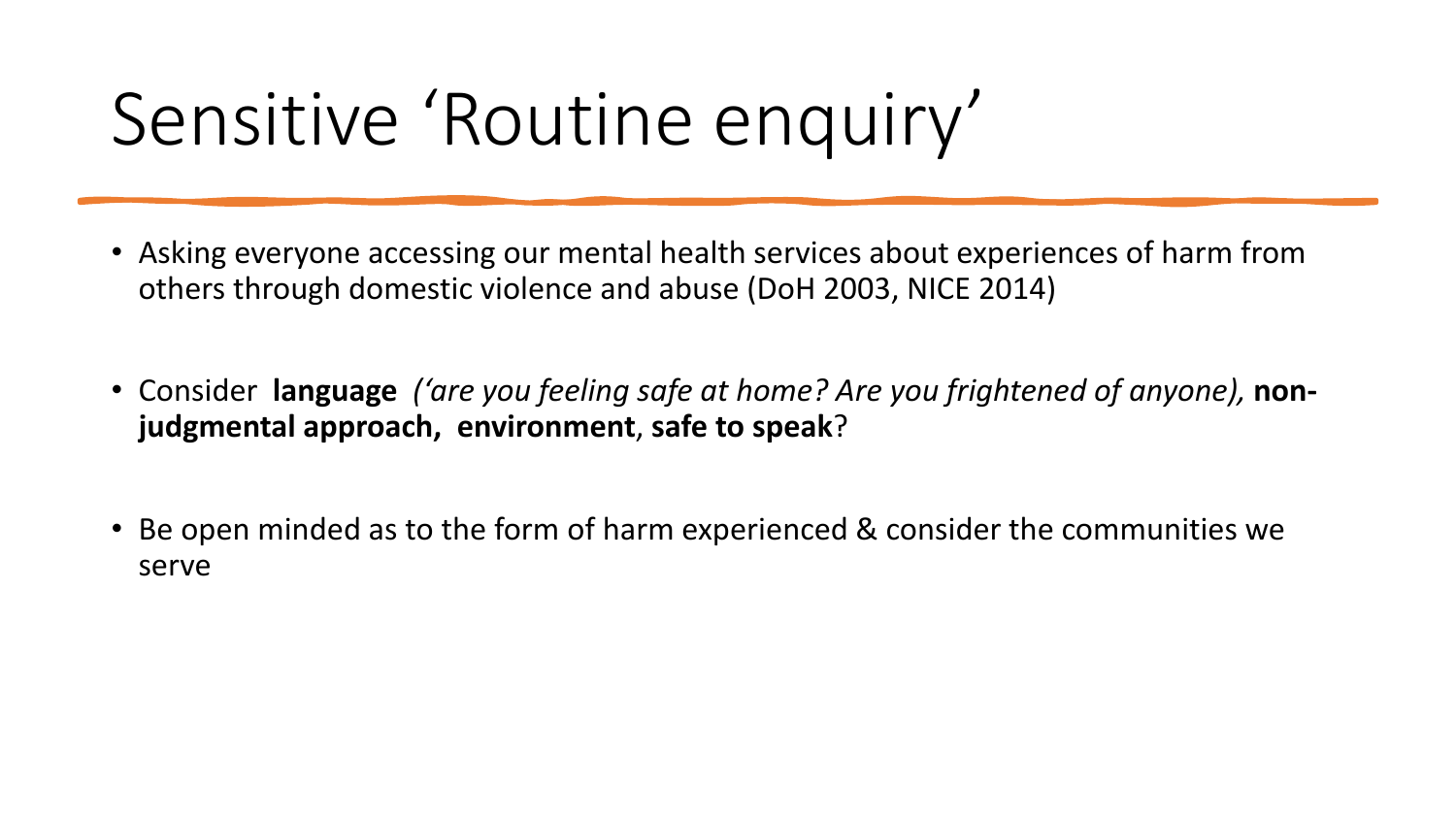#### Coercive and controlling behaviours can be particularly hard to identify and communicate to others Brennan, 2018

Are you able to contact them directly / see them alone? Is the perpetrator always present, looking at their phone and checking in on where they are and who they speak to?

Do they feel able to see friends and family – have them come over or is this made difficult?

Are you able to make contact for support– does the perpetrator threaten to harm themselves, contact social services, intimidate or make threats if the survivor told anyone or accessed support

Are they able to have a job? Study? Learn English? Have their own aspirations?

Do you have access to your own money?

Does your partner/family member constantly check up on you or follows you?

Who makes important family decisions or about children?

Has your partner ever tried to control you by telling you that you could be deported because of your immigration status?

Have you been prevented from leaving house?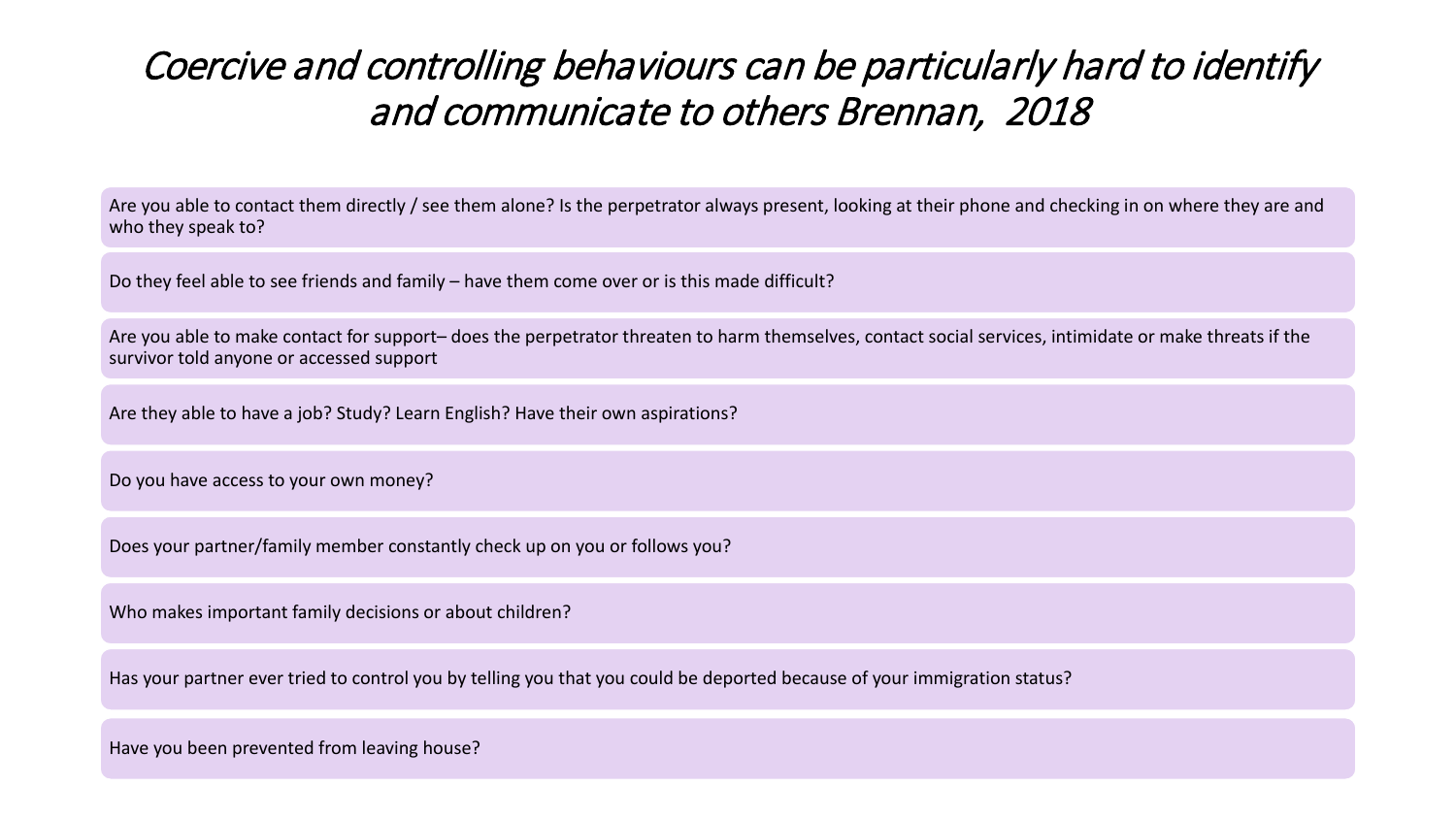### Responding to a disclosure

Consider how coercion and control can manifest in society, our own services and practices- avoid making decisions for someone!

- Validate and believe!
- Offer **choices** (Concrete choices may help) consider Safety planning and ongoing support
- Take time, listen, build on trust, safety and choices
- Safeguarding has to be person centred & trauma informed
- Open & transparent regarding information sharing
- Consider an individual as an expert in their own safety
- Consider our own expectations

*"Leaving abusive relationships could trigger the loss of physical and emotional safety, social support, financial stability, home, control over parenting and personal freedom" (Thomas, 2015).*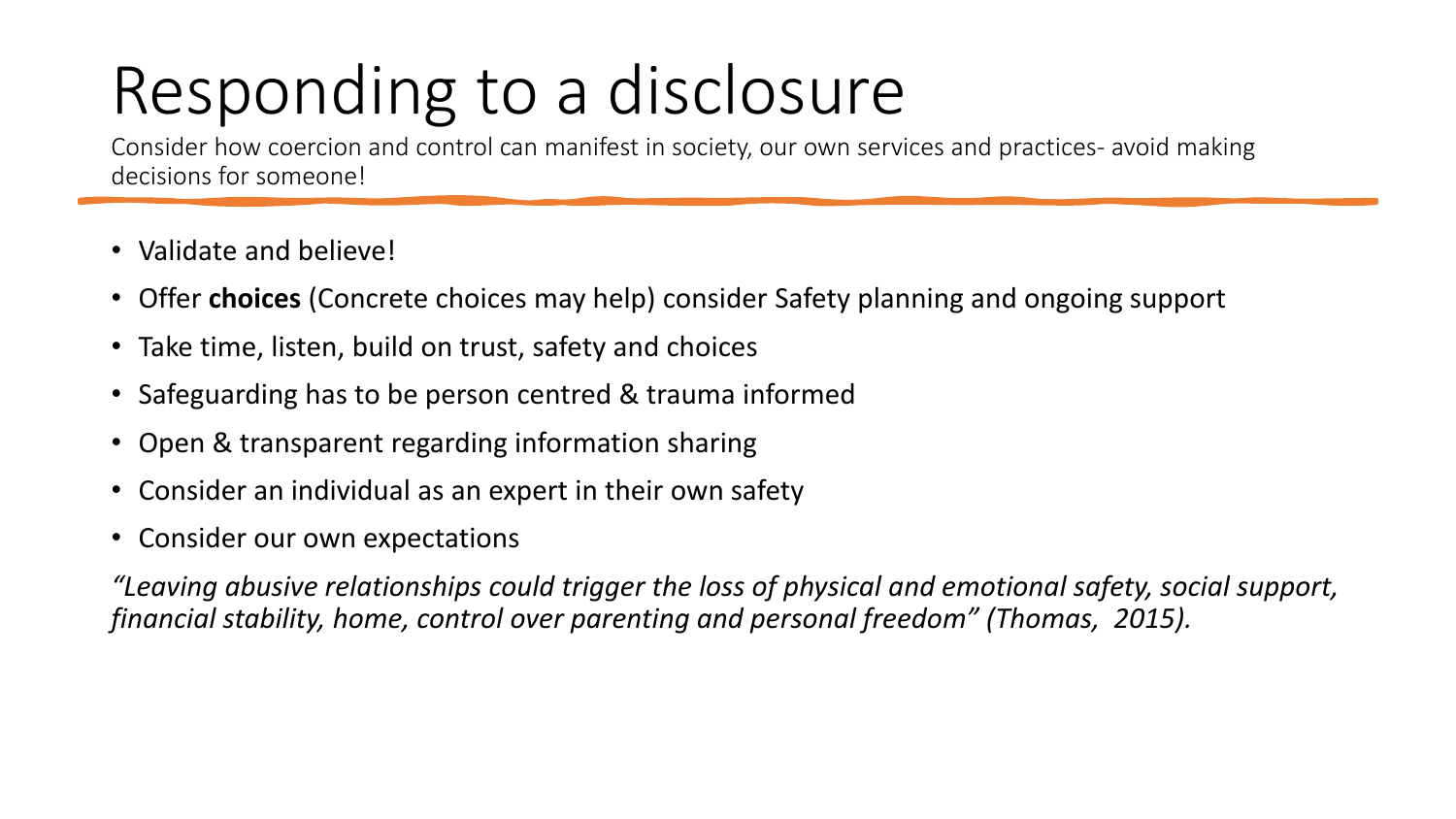### Organisational response to support clinicians

Consider what you need?

- Skills/training
- Data collection
- Pathways & Partnership working with 3<sup>rd</sup> sector e.g. Co-location Independent Domestic Violence and Abuse Advocates, IDVAs (Pathfinder report 2020)
- Support structures (including multiagency forums) and supervision
- Processes, policies, practices
- Organisational culture

**Resources:** 

[VAMHN –](https://www.vamhn.co.uk/) Home [Overview | Domestic violence and abuse | Quality standards | NICE](https://www.nice.org.uk/guidance/qs116) Pathfinder Toolkit Final.pdf (safelivesresearch.org.uk) [Home | Safelives](https://safelives.org.uk/)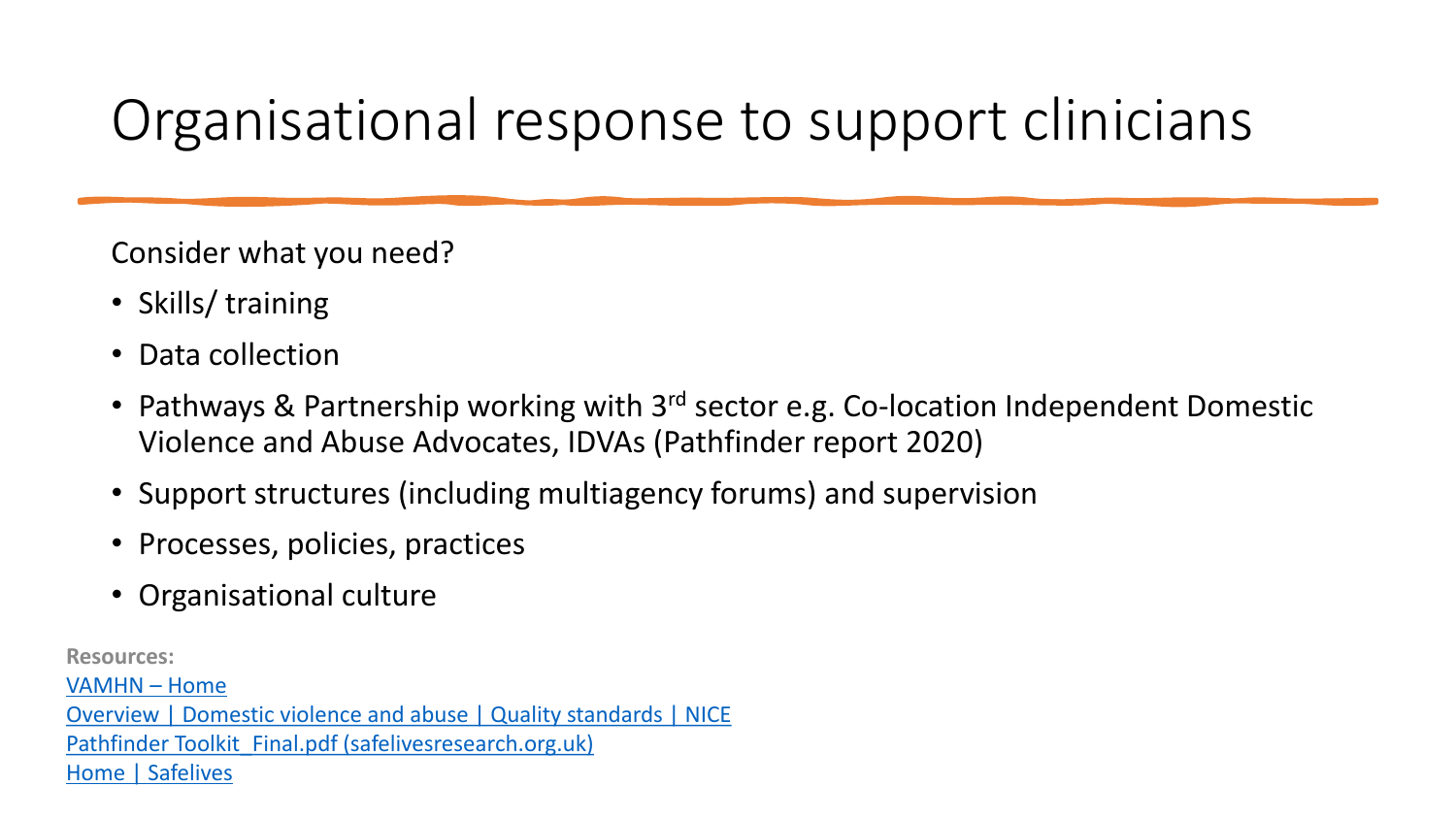## A victim/ survivor perspective:

- Holistic approaches to risk assessment
- Power and control in mental health services and safeguarding
- A space of psychological safety: validating and believing
- Fear and shame closes down the conversation
- Sharing knowledge as an act of empowerment
- Lack of choice can trigger feelings of fear, panic and loss of control